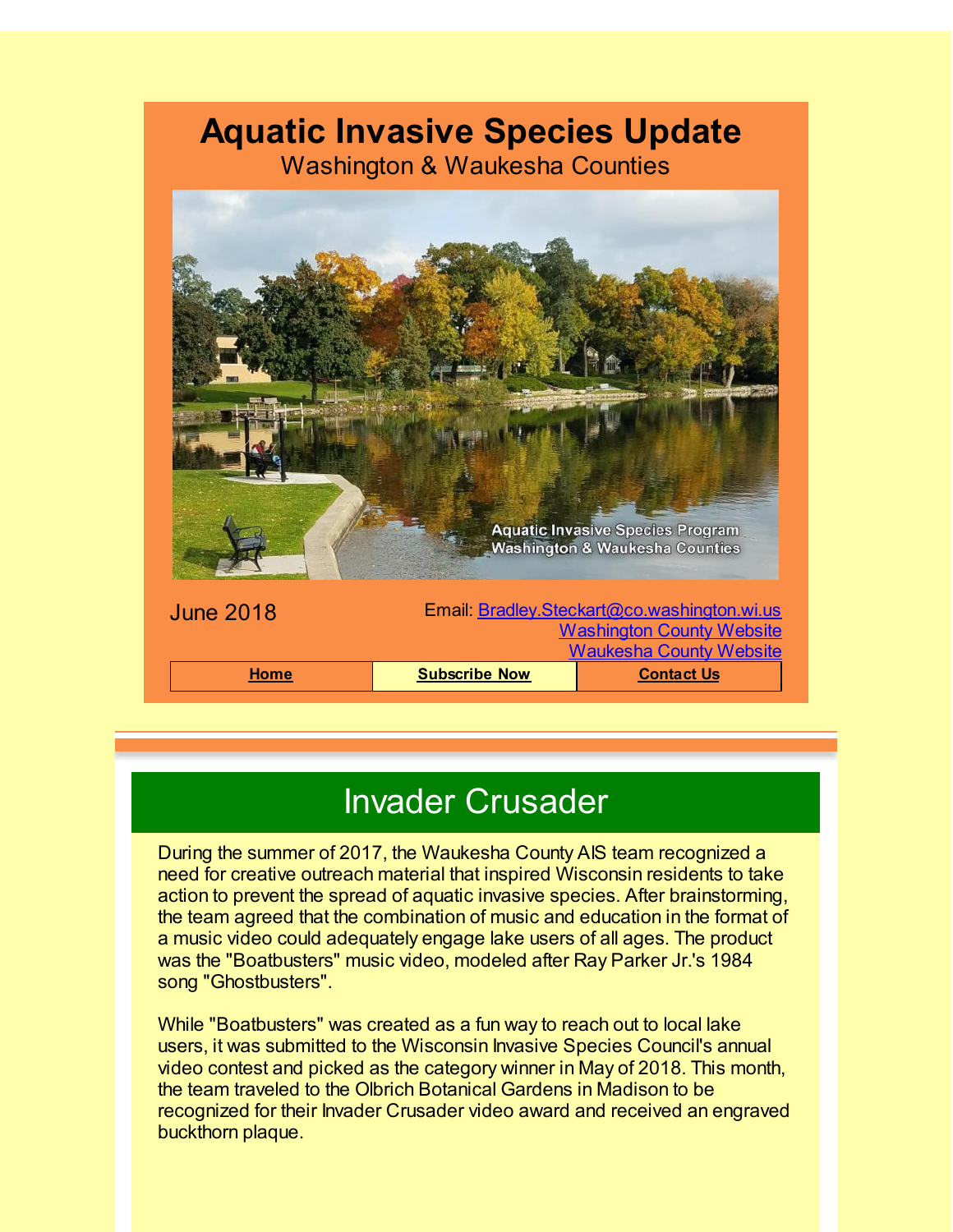

The 2017 AIS team stands with their buckthorn plaque after recognition.

Click [this](http://r20.rs6.net/tn.jsp?f=0013L1W45BJJ6r9jIgkFZEH4FXTxUTAdjrq2h08Bg7iWMM8G8lOAwa9ebZqzhaPfO9bmvgIvHh8tuc2mJ0E4z3GteuRti8bU1MLvdbnDlYP7UZKaMxP2ImKn1g0k72QkIaj7QUlPQ_1NQ5lC8eLmpdnMXfYks4BtjOkvcKWG-3vZbZ6YCT9L2BDylFD_hBDGnHimP38X906wsi00gm1gMN6Cjx7knWw_Y6rgT5R_yTKOKAoit_wKCwWf0dYjy8dGvQxZ4mpVKvzey2IVkFMUah9MrDhexwCbuYWiyrgXid4or6ghQ2QlgZ3REh35wA5rV3vRfZLEQFularLp8RlDEu7xqI3Oz8SvfVsN5PuCUa-hu1_ay2-f_kgJ5iF4P6zE0PGw3Y8drwsSJY=&c=&ch=) link to open up the Invader Crusader video awards page in your web browser and scroll to find the "Boatbusters" video: [http://invasivespecies.wi.gov/awareness-month/video-contest/](http://r20.rs6.net/tn.jsp?f=0013L1W45BJJ6r9jIgkFZEH4FXTxUTAdjrq2h08Bg7iWMM8G8lOAwa9ebZqzhaPfO9bmvgIvHh8tuc2mJ0E4z3GteuRti8bU1MLvdbnDlYP7UZKaMxP2ImKn1g0k72QkIaj7QUlPQ_1NQ5lC8eLmpdnMXfYks4BtjOkvcKWG-3vZbZ6YCT9L2BDylFD_hBDGnHimP38X906wsi00gm1gMN6Cjx7knWw_Y6rgT5R_yTKOKAoit_wKCwWf0dYjy8dGvQxZ4mpVKvzey2IVkFMUah9MrDhexwCbuYWiyrgXid4or6ghQ2QlgZ3REh35wA5rV3vRfZLEQFularLp8RlDEu7xqI3Oz8SvfVsN5PuCUa-hu1_ay2-f_kgJ5iF4P6zE0PGw3Y8drwsSJY=&c=&ch=)

### Starry Stonewort Update

Various efforts have been taken around Washington and Waukesha counties to control and prevent the spread of starry stonewort. Starry stonewort is an invasive macroalgae named for its starchy star-shaped reproductive structure. Waukesha County and Washington County are currently two of four counties in the state affected by starry stonewort. Here's an update on what's being done to control and prevent the spread of starry stonewort:

- **Waukesha County:**
- Little Muskego lake executed a 7 foot drawdown in the fall of 2017. The success of the drawdown to freeze out aquatic invasive species will be analyzed in August of 2018.
- Big Muskego lake will undergo a survey in July of 2018 conducted by the Wisconsin DNR and the Waukesha County AIS team to assess the current presence of starry stonewort.
- **Racine County**
- Wind Lake has engaged in chemical treatment and residual testing in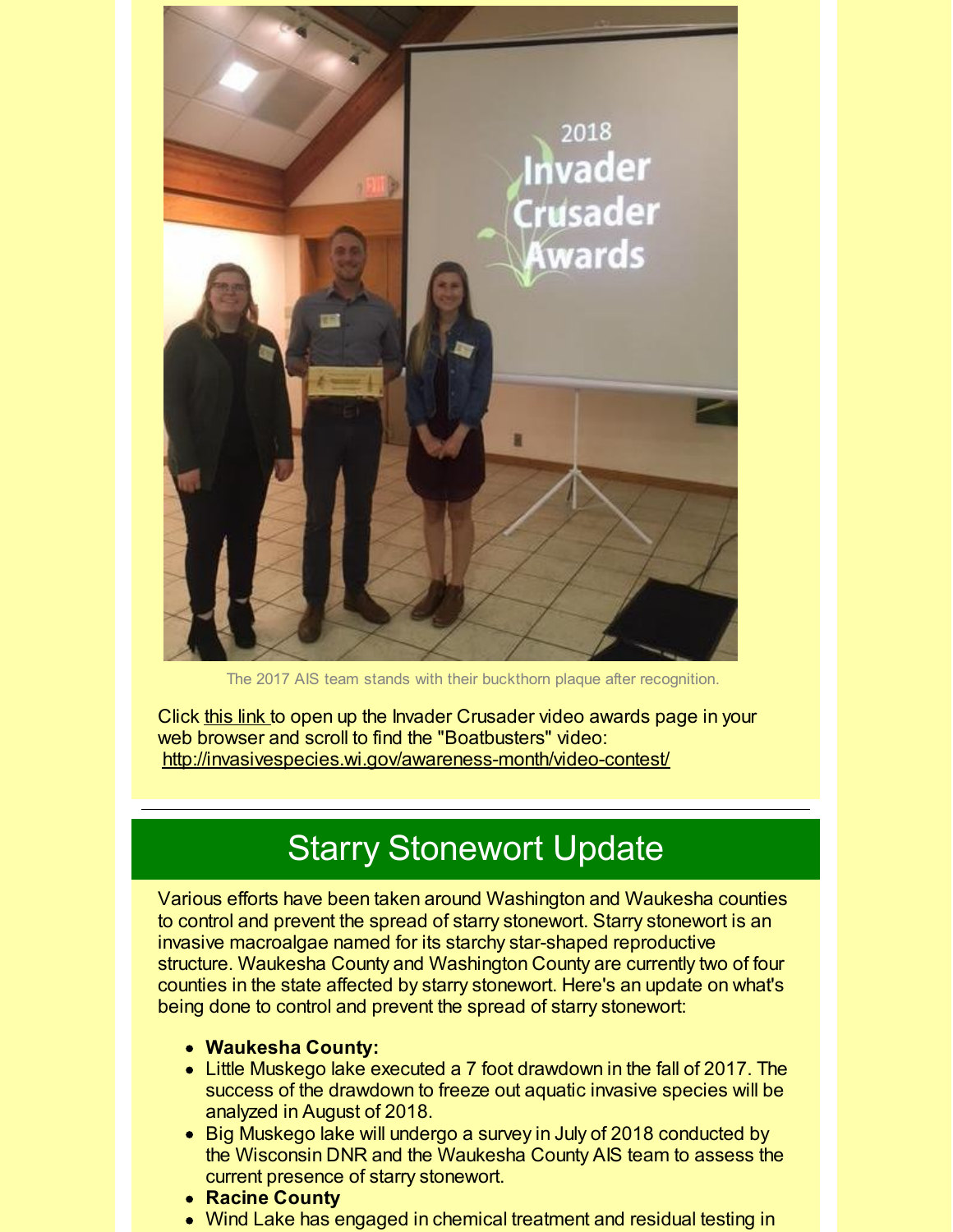June of 2018, progress will be analyzed throughout the summer of 2018.

- **Washington County**
- Green Lake is conducting a one acre chemical treatment with curtain
- Silver Lake is conducting a hydraulic dredging project with benthic barriers after the treatment
- Washington County recently partnered with the United States Army Corps of Engineers to deploy cameras in Pike Lake to monitor SSW growth.

Many other lakes in Washington and Waukesha Counties have received Clean Boats Clean Waters grants for watercraft inspection programs at boat landings. Watercraft inspection is a proven method to prevent the spread of all invasive species from entering and leaving waterbodies, including starry stonewort.



Starry stonewort was discovered in Wind Lake in 2016.

## Field Work

Purple Loosestrife is an invasive wetland plant found in every county in Wisconsin. Although pleasing to the eye, this species, originally from Europe, is a fierce competitor that can diminish wildlife habitat and the recreational value of wetlands. In order to control Purple Loosestrife, Galerucella beetles were introduced in 1994 as a biological control agent. Since then, the beetles have been successfully eating their way through the purple loosestrife infested wetlands.

The Waukesha County AIS team alongside the Washington County 4H Wildlife WHEP program, Carroll University, and local volunteers have been raising their own Galerucella beetles. The beetles are currently housed at the Carroll University field station in a netted structure filled with potted purple loosestrife. Come mid-July, just before purple loosestrife is ready to bloom, the beetles will be released all around the county, indulging in purple loosestrife and aiding in its control.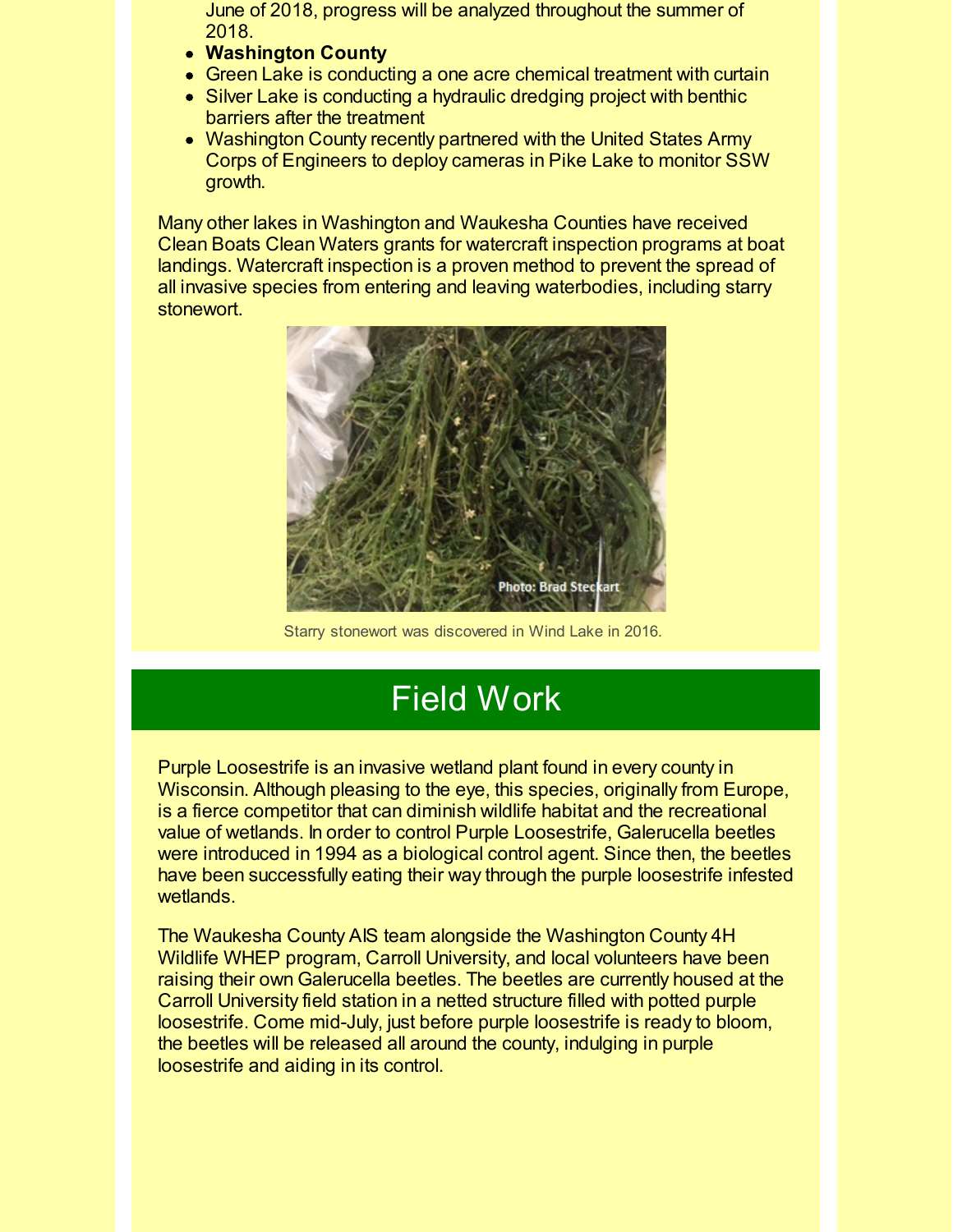

Interns Sara and Graceanne standing next to the beetle enclosure they've constructed.



The beetle enclosure is filled with potted purple loosestrife.

# Drain Campaign Success

AIS Interns participated in the annual Drain Campaign from June 1-3. The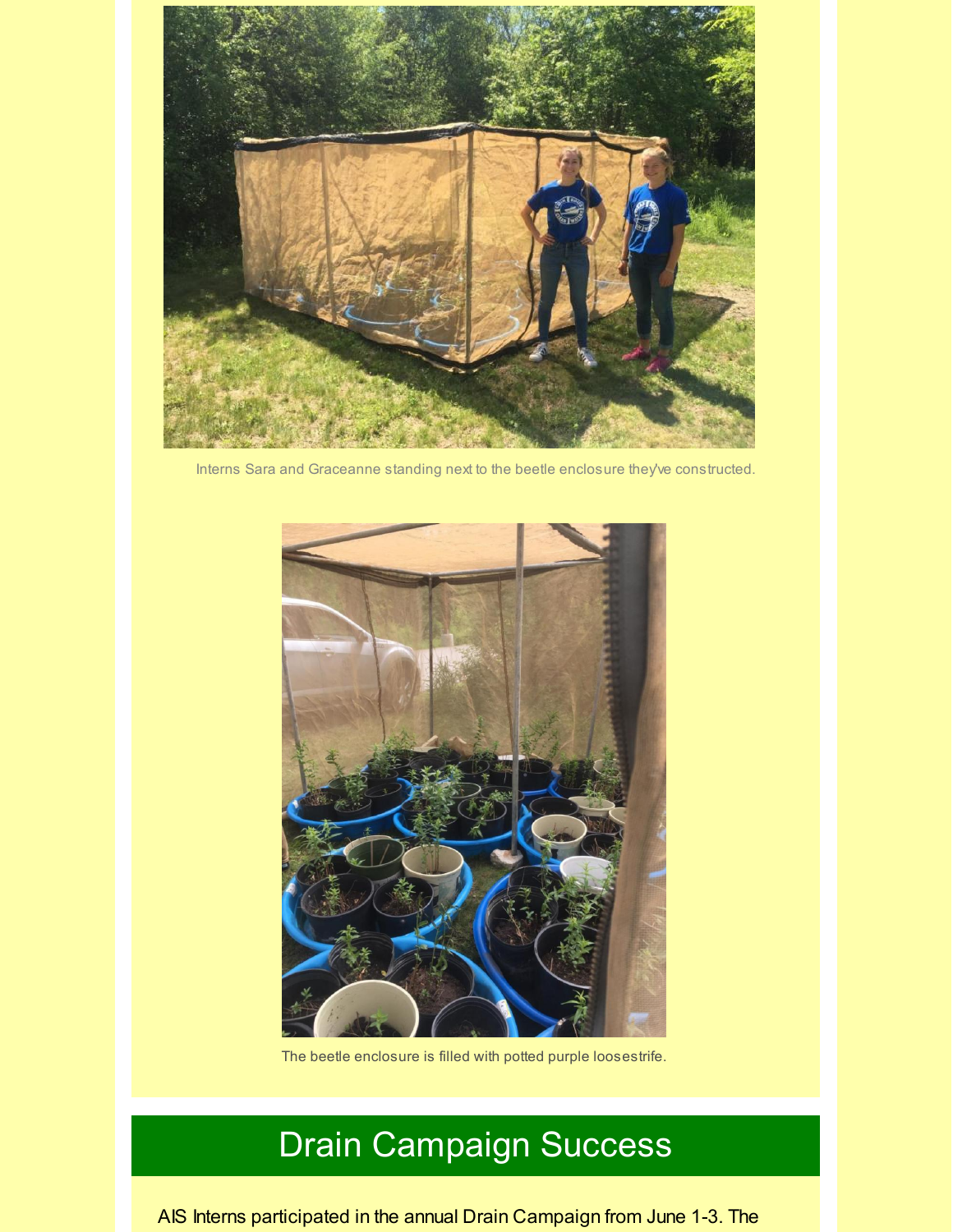Drain Campaign is an event hosted by the WDNR but carried out by Clean Boats, Clean Waters staff that encourages anglers to drain their livewells upon exit of a waterbody in order to prevent the spread of aquatic invasive species. The Washington and Waukesha County AIS team spent time at boat landings handing out ice packs to encourage anglers to ice their catch.

Moving water away from the waterbody it comes from can contribute to the spread of AIS like zebra mussel veligers, or microscopic zebra mussel eggs. Using ice is a safe and legal way to keep fish fresh during transport. Some anglers even claim it makes their fish taste better!

In total, during the drain campaign the Washington and Waukesha County AIS Team talked to and educated over 150 boaters at 6 different boat launches.

If you missed the Drain Campaign but still want to get involved in other Clean Boats Clean Waters promotional efforts, join us for the Landing Blitz June 29 - July 4. The team will be educating boaters about AIS prevention steps at boat landings all over the county.

Feel free to contact us if you need materials, want to find out more about promotional events, or are interested in volunteering with us.



The AIS team handed out ice packs at boat launches to encourage anglers to ice their catch.

#### Lakes of the Month - Hunters Lake & Pretty Lake

This month features two "Lakes of the Month," Hunters Lake and Pretty Lake, both located in the town of Ottowa.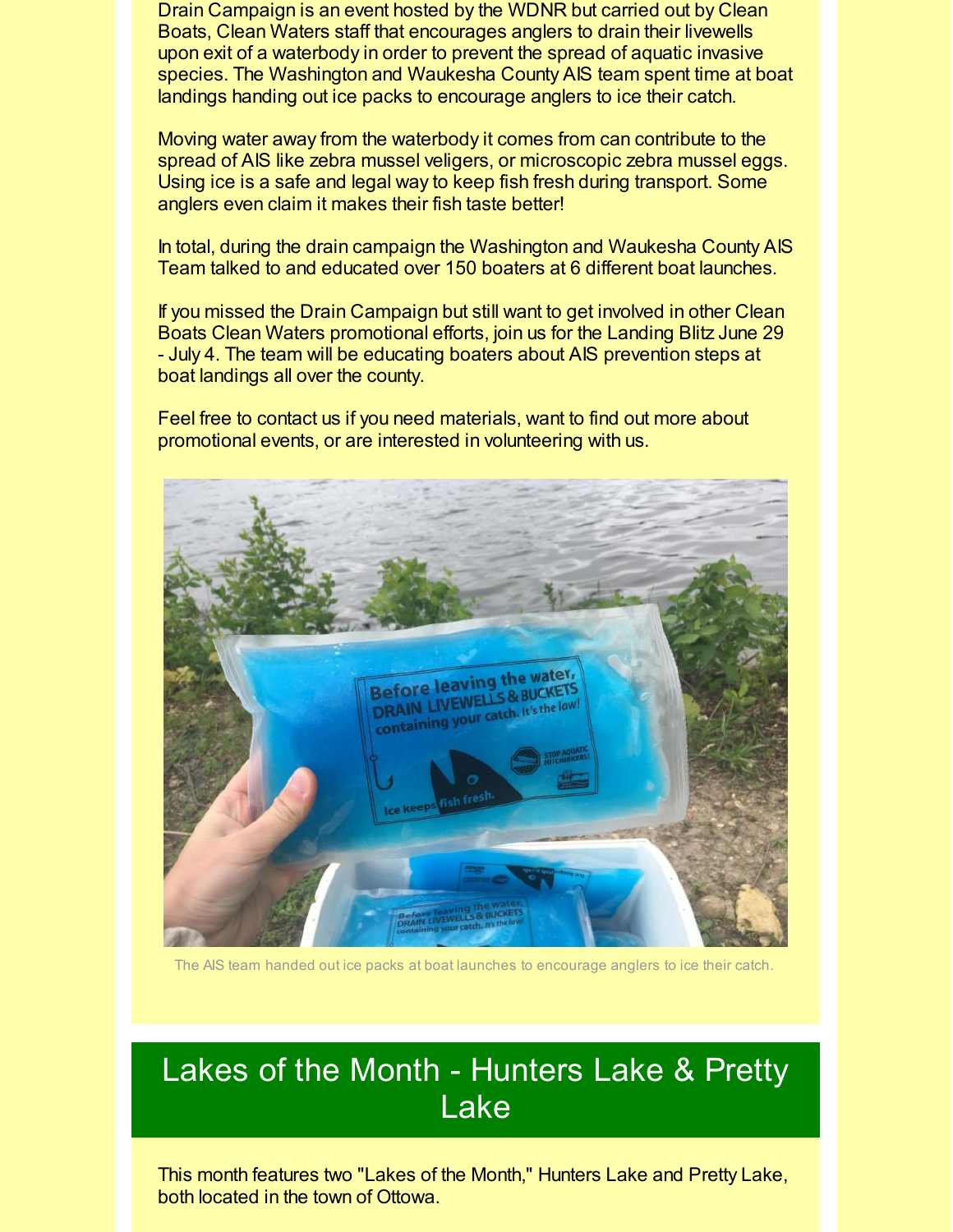Hunters Lake is a 54 acre lake of Waukesha County with a maximum depth of 54 feet. There is a public launch to access Hunters Lake located off of Manor House Road.

Pretty Lake is a 65 acre lake in Waukesha County with a maximum depth of 31 feet. A public access launch is located off of Pretty Lake Road.

On both lakes, anglers might find Panfish, Largemouth Bass, and Northern Pike.

Members of both Hunters and Pretty lakes, as well as the Ottowa Town Board have recently demonstrated fantastic Lake stewardship by assembling a team of volunteers to be trained in watercraft inspection and conduct Clean Boat, Clean Waters at their launches.

Both the Lake Groups and Town Board thoroughly researched the CBCW program to determine that it might be successful in the Town of Ottowa. So here is a big thanks to both the Town and the relentless volunteer organizers of their volunteer Clean Boats, Clean Waters program!



Pretty Lake is located in the Town of Ottowa in Waukesha County.

To subscribe to this *Aquatic Invasive Species Update Newsletter* by clicking the image below or [here](http://visitor.r20.constantcontact.com/d.jsp?llr=kfohqmcab&p=oi&m=1102078785706&sit=mdwsaogdb&f=72c567dd-ea1f-46d9-a3b3-0487646a78a3)!



For more information: